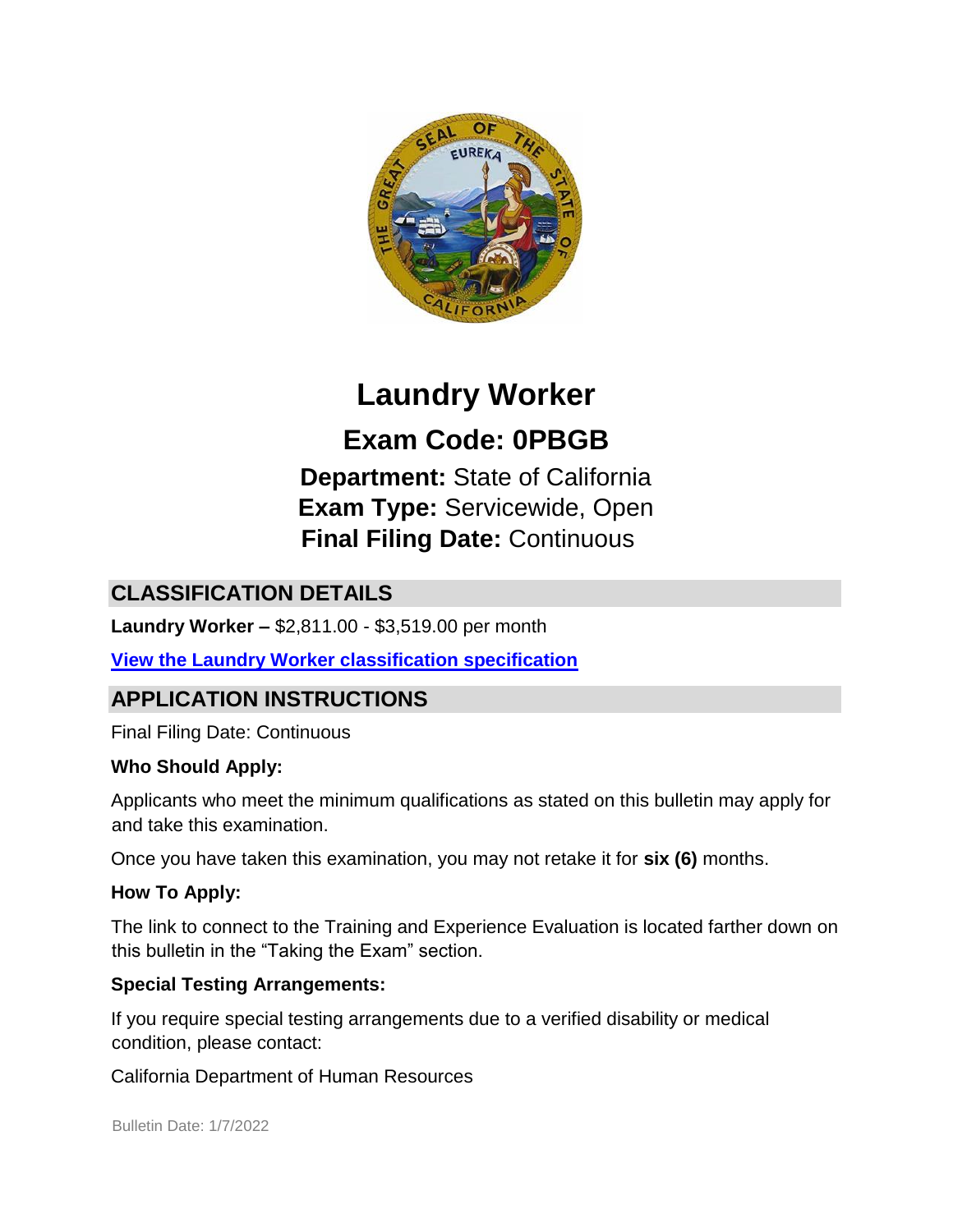CalCareer Service Center 1810 16<sup>th</sup> Street Sacramento, CA 95814

Phone: (866) 844-8671 Email: CalCareer@CalHR.CA.GOV

California Relay Service: 7-1-1 (TTY and voice)

TTY is a Telecommunications Device for the Deaf, and is reachable only from phones equipped with a TTY Device

# **MINIMUM QUALIFICATIONS**

All applicants must meet the education and/or experience requirements as stated on this exam bulletin to be accepted into the examination. Part-time or full-time jobs, regardless of whether paid or volunteer positions, and inside or outside California state service will count toward experience.

### **Laundry Worker**

### **Either I**

One year of experience in the California state service performing the duties of a Laundry Worker Assistant.

### **Or II**

Two years of experience in a laundry. This experience must have included operation of washers, tumblers, and other washroom equipment.

# **POSITION DESCRIPTION**

### **Laundry Worker Definition**

Under supervision, to perform skilled work in washing operations in a State institution laundry; to maintain and make minor adjustments and repairs to laundry machinery and equipment; to supervise, instruct, and work with employees and helpers from the patient/resident population; may instruct, lead or supervise inmates, wards or patient/resident workers; and to do other related work.

### **Typical Tasks**

Operates washers, starch cookers, extractors, tumblers, sterilizers, presses, and flatwork ironers; cleans, oils, and makes adjustments and minor repairs to laundry equipment and machinery; prepares soap, starch, bluing, bleaching, and other washing solutions; cleans work areas; inspects personnel and working areas and maintains safety and sanitation standards; may receive and sort clothes; assigns work and gives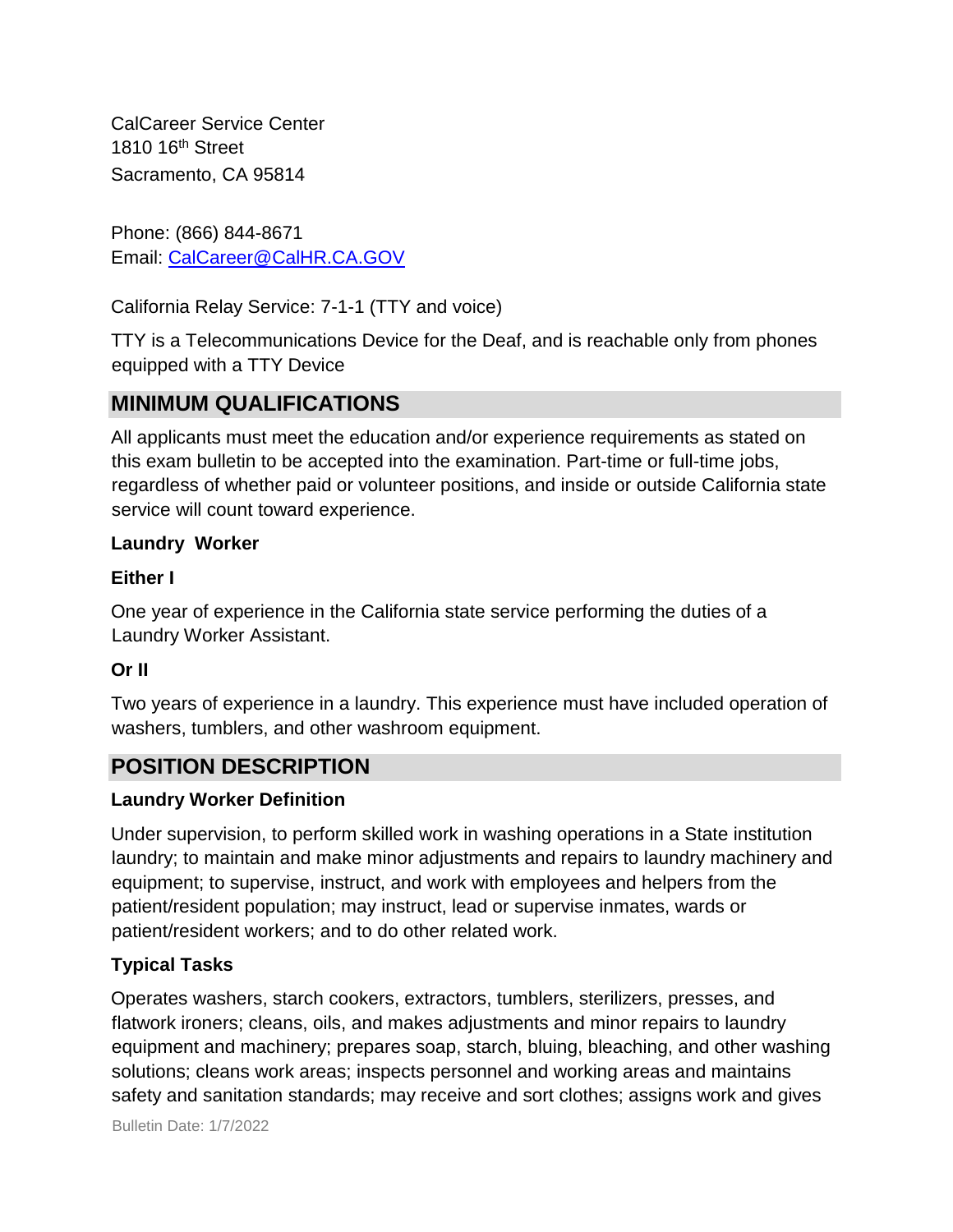instruction and training to employees and to helpers from the patient/resident population, evaluates their performance and takes or recommends appropriate action; reports on the work progress of assistants; keeps records.

### **EXAMINATION SCOPE**

This examination consists of the following components:

**Training and Experience Evaluation –** Weighted 100% of the final score.

The examination will consist solely of a **Training and Experience Evaluation.** To obtain a position on the eligible list, a minimum score of 75% must be received. Applicants will receive their score upon completion of the Training and Experience Evaluation process.

In addition to evaluating applicants' relative knowledge, skills, and ability, as demonstrated by quality and breadth of education and/or experience, emphasis in each exam component will be measuring competitively, relative job demands, each applicant's:

#### **Knowledge of:**

- 1. Principles, procedures and equipment used in washroom operations in a laundry.
- 2. General laundry practices and methods.
- 3. Use of chemicals in spot and stain removal.
- 4. Safety and sanitation measures used in the operation, cleaning, and care of laundry equipment and work areas.
- 5. Preparation and use of disinfectant compounds.
- 6. Principles of effective supervision.

#### **Skill in:**

7. Operating washers, extractors, tumblers, sterilizers, and other equipment.

#### **Ability to:**

- 8. Distinguish woolen, cotton, rayon, and silk articles and fugitive colors.
- 9. Maintain and make minor repairs and adjustments on laundry equipment.
- 10.Prepare soap, starch, bluing, bleaching, and other solutions.
- 11.Instruct and work with employees and helpers from the patient/resident population.
- 12.Analyze situations accurately and adopt an effective course of action.
- 13.Keep records and prepare reports.
- 14.Read and write at a level appropriate to the classification.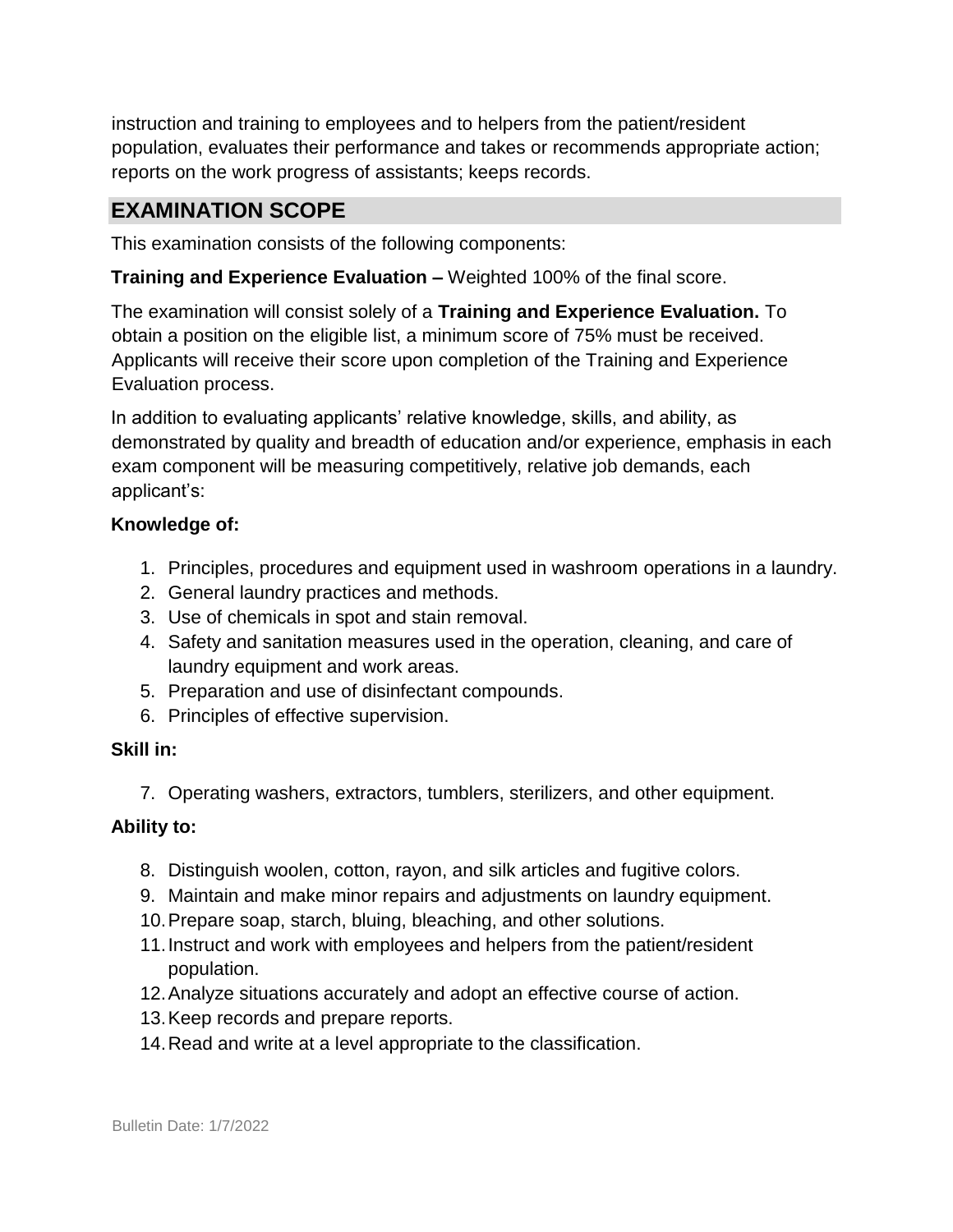# **ELIGIBLE LIST INFORMATION**

A servicewide, open eligible list for the **Laundry Worker** classification will be established for the State of California (all State of California departments, statewide).

The names of successful competitors will be merged onto the eligible list in order of final score regardless of exam date. Eligibility expires **twelve (12) months** after it is established. Applicants must then retake the examination to reestablish eligibility.

Veterans' Preference will be granted for this examination. In accordance with Government Codes 18973.1 and 18973.5, whenever any veteran, or widow or widower of a veteran achieves a passing score on an open examination, he or she shall be ranked in the top rank of the resulting eligible list.

Veterans status is verified by the California Department of Human Resources (CalHR). Information on this program and [the Veterans' Preference Application](https://www.jobs.ca.gov/CalHRPublic/Landing/Jobs/VeteransInformation.aspx) [\(](https://www.jobs.ca.gov/CalHRPublic/Landing/Jobs/VeteransInformation.aspx)Std. form 1093) is available online**.** Additional information on veteran benefits is available at the Department of Veterans Affairs.

# **EXAMINATION INFORMATION**

**[Preview of the Laundry Worker Training and Experience Evaluation](https://jobs.ca.gov/jobsgen/0PBGBa.pdf)**

# **PREPARING FOR THE EXAMINATION**

Here is a list of suggested resources to have available prior to taking the exam.

**Employment History:** Employment dates, job titles, organization names and addresses, names of supervisors or persons who can verify your job responsibilities, and phone numbers of persons listed above.

**Education:** School names and addresses, degrees earned, dates attended, courses taken (verifiable on a transcript), persons or office who can verify education, and phone numbers of persons or offices listed above.

**Training:** Class titles, certifications received, names of persons who can verify your training, and phone numbers of persons listed above.

# **TAKING THE EXAMINATION**

**[Take the Laundry Worker examination](https://www.jobs.ca.gov/CalHRPublic/Login.aspx?ExamId=0PBGB)**

### **TESTING DEPARTMENTS**

State of California (all State of California departments)

### **CONTACT INFORMATION**

California Department of Human Resources CalCareer Service Center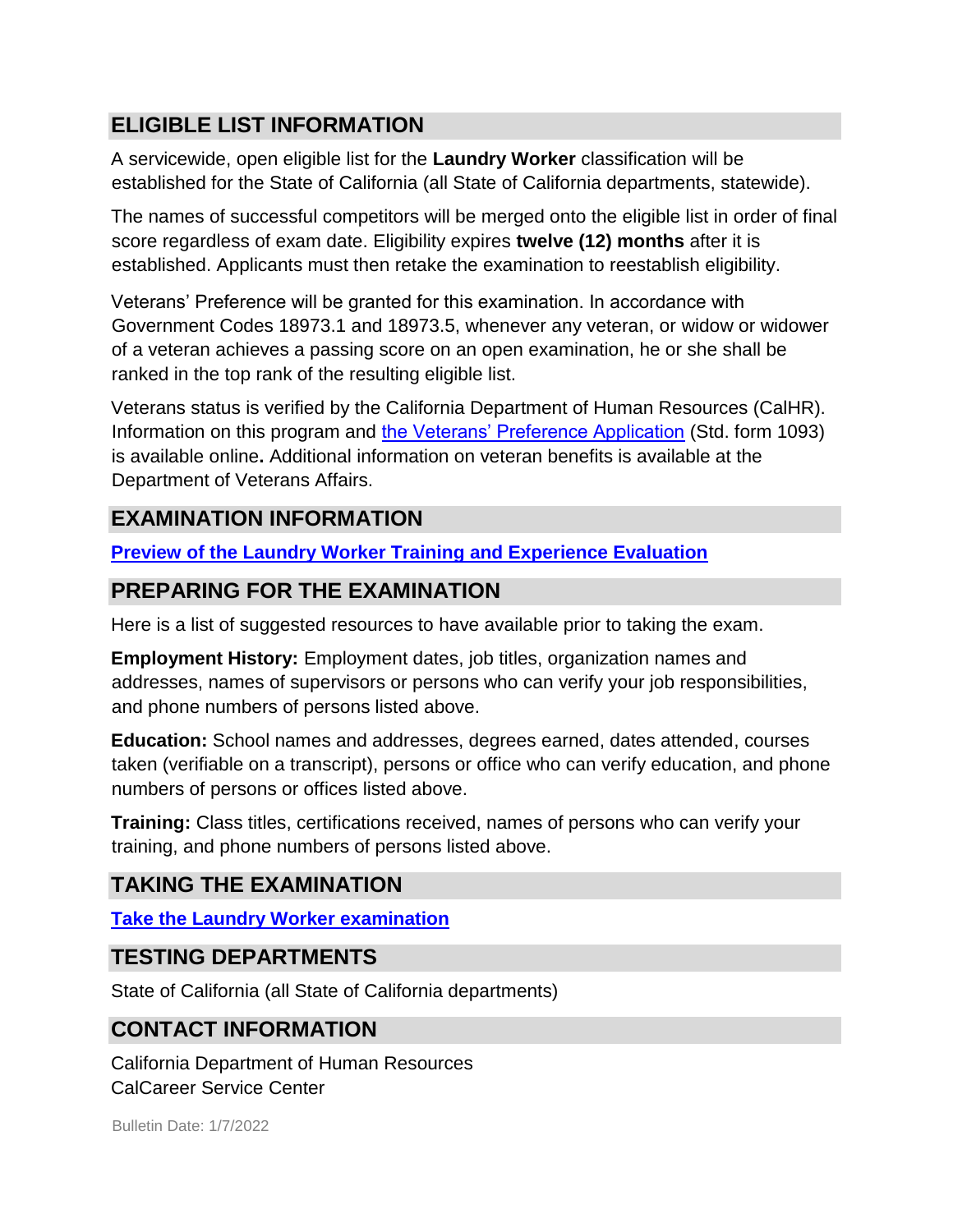1810 16th Street Sacramento, CA 95814 Phone: (866) 844-8671 Email: CalCareer@CalHR.CA.GOV

California Relay Service: 7-1-1 (TTY and voice)

TTY is a Telecommunications Device for the Deaf, and is reachable only from phones equipped with a TTY Device.

# **EQUAL OPPORTUNITY EMPLOYER**

The State of California is an equal opportunity employer to all, regardless of age, ancestry, color, disability (mental and physical), exercising the right of family care and medical leave, gender, gender expression, gender identity, genetic information, marital status, medical condition, military or veteran status, national origin, political affiliation, race, religious creed, sex (includes pregnancy, childbirth, breastfeeding, and related medical conditions), and sexual orientation.

### **DRUG-FREE STATEMENT**

It is an objective of the State of California to achieve a drug-free State work place. Any applicant for State employment will be expected to behave in accordance with this objective, because the use of illegal drugs is inconsistent with the law of the State, the rules governing civil service, and the special trust placed in public servants.

# **GENERAL INFORMATION**

Examination and/or Employment Application (STD 678) forms are available at the California Department of Human Resources, local offices of the Employment Development Department, and through your **[CalCareer Account.](http://www.jobs.ca.gov/)**

If you meet the requirements stated on this examination bulletin, you may take this examination, which is competitive. Possession of the entrance requirements does not assure a place on the eligible list. Your performance in the examination described in this bulletin will be rated against a predetermined job-related rating, and all applicants who pass will be ranked according to their score.

The California Department of Human Resources (CalHR) reserves the right to revise the examination plan to better meet the needs of the service, if the circumstances under which this examination was planned change. Such revision will be in accordance with civil service laws and rules and all applicants will be notified.

General Qualifications: Applicants must possess essential personal qualifications including integrity, initiative, dependability, good judgement, the ability to work cooperatively with others, and a state of health consistent with the ability to perform the